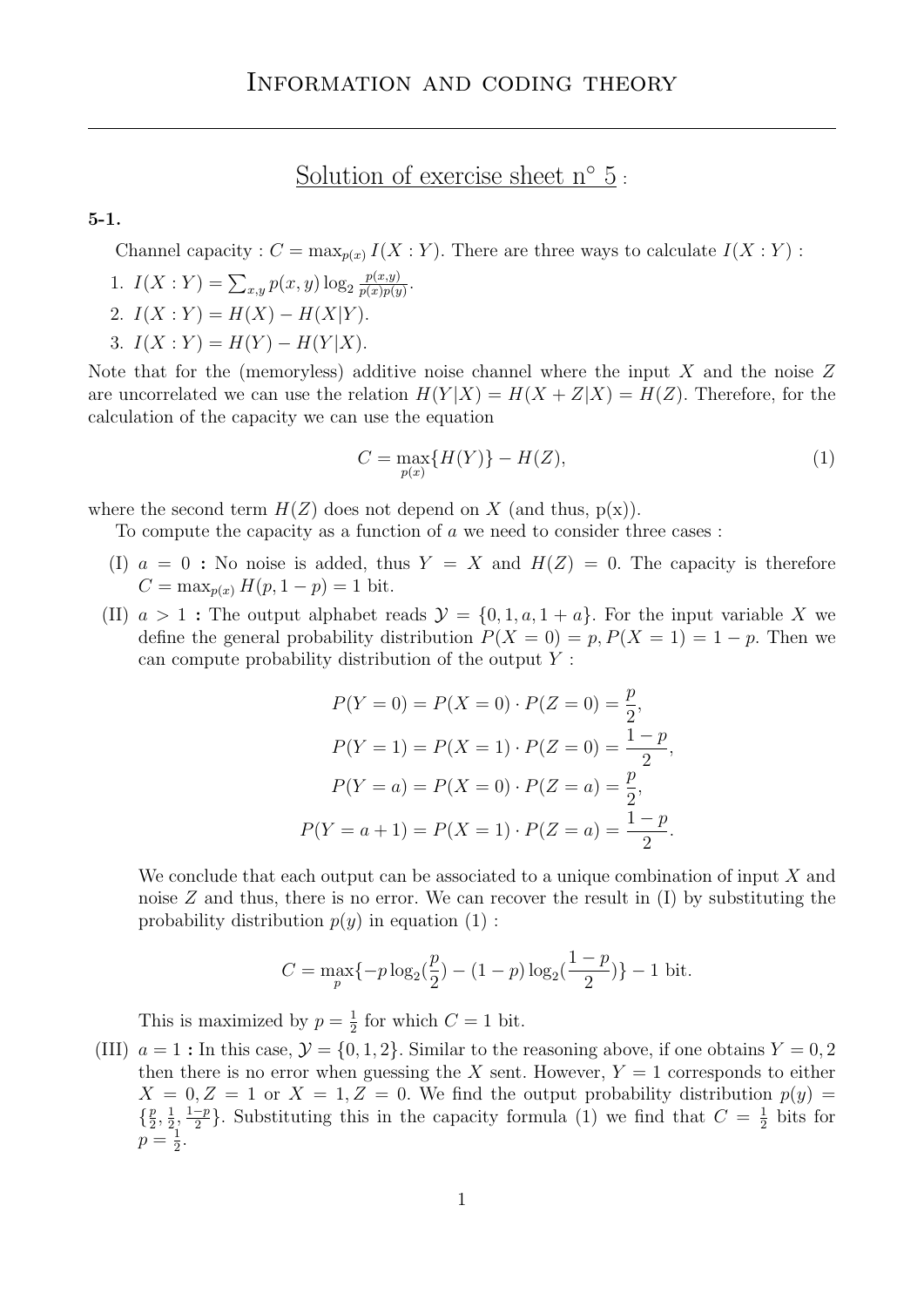**5-2.** This exercise can be solved in the same way as in ex. **5-1**, *i.e.* because the input X and noise Z are independent we can use Eq.  $(1)$  (warning : in general equation  $(1)$  is **not valid**!).

(a) We again parametrize the input probability distribution, but now, as the input takes 4 values we set it to  $p(x) = \{a, b, c, d\}$  where  $a + b + c + d = 1$  (alternatively one can include the constraint into the parametrization, so write  $p(x) = \{a, b, c, 1 - a - b - c\}$ . Note that  $-1$ mod  $4 = 3$ , so the output alphabet reads  $\mathcal{Y} = \{0, 1, 2, 3\}$ . Now, we have to find the parameters a, b, c, d that maximize the output entropy  $H(Y)$ . We can express (similar to ex. 5-1)  $p(y)$  as a function of  $a, b, c, d$ 

$$
p(y) = \{ \frac{a}{4} + \frac{c}{4} + \frac{d}{2}, \frac{b}{4} + \frac{c}{2} + \frac{d}{4}, \frac{a}{4} + \frac{b}{2} + \frac{c}{4}, \frac{a}{2} + \frac{b}{4} + \frac{d}{4} \}.
$$

Now we try to find a, b, c, d such that the (optimal) uniform distribution  $p(y) = \{\frac{1}{4}$  $\frac{1}{4}, \frac{1}{4}$  $\frac{1}{4}, \frac{1}{4}$  $\frac{1}{4}, \frac{1}{4}$  $\frac{1}{4}$ is reached (warning : in general it may not be possible to achieve this ! Then one needs to use Lagrange multipliers). We have 4 equations  $+1$  equation for the constraint  $a+b+c+d=1$  to solve (one equation is linearly dependent on the others). We find that  $a = c$  and  $b = d$ . Namely, there is an infinite number of solutions and among them  $a = b = c = d = 1/4$ , *i.e.*, the uniform distribution for X is a solution.

(b) When we substitute the solution of (a) in Eq. (1) we find  $C = \frac{1}{2}$  $rac{1}{2}$  bits.

(c) We need to sum both noises :  $Z_{total} = Z_1 + Z_2$  and again follow a calculation like in (a). One obtains the new probability distribution by noting that  $(-2 \mod 4) = (2 \mod 4) = 2$ .  $Z_{total}$ takes the values :  $\{-1, 0, 1, 2\}$  with probabilities  $\{\frac{1}{4}, \frac{1}{4}, \frac{1}{4}\}$  $\frac{1}{4}$ ,  $\frac{3}{8}$  $\frac{3}{8}, \frac{1}{4}$  $\frac{1}{4}, \frac{1}{8}$  $\frac{1}{8}$ . We have thus  $H(Z) = H(\frac{1}{4})$  $\frac{1}{4}, \frac{3}{8}$  $\frac{3}{8}, \frac{1}{4}$  $\frac{1}{4}, \frac{1}{8}$  $\frac{1}{8}$ and we find  $C = \log_2 4 - 1.91 = 0.09$  bits.

(d)  $C_{total} = C_1 + C_2 = 1$  bit. (The capacity is additive!)

5-3.

(a) If  $p(X = 1) = p$  and  $p(X = 0) = 1 - p$ . One obtains :

$$
I(X:Y) = H(\frac{1-p}{2}, \frac{p}{2}) - p
$$

Taking into account that :

$$
\frac{\partial H(x, 1-x)}{\partial x} = \log_2 \frac{1-x}{x} \tag{2}
$$

The maximum is found for  $p^* = \frac{2}{5}$  $\frac{2}{5}$  and  $C = I_{p=\frac{2}{5}}(X, Y) = \log_2 5 - 2$  bits.

(b) The binary symmetric channel has capacity  $C = 1 - H(\alpha)$  bits, where  $\alpha$  is the error rate of the channel, because  $I(X:Y) = H(Y) - \sum p(x)H(Y|X=x) = H(Y) - H(\alpha) \leq 1 - H(\alpha)$ bits.

(c) We have  $C = \max_{p(x)} I(X:Y)$ . Où  $I(X:Y) = H(Y) - H(Y|X)$ . The entropy at the output is given by  $H(Y) = H(1 - p \cdot q, p \cdot q)$  and the conditional entropy reads  $H(Y|X) =$  $pH(q, 1-q)$ .  $I(X:Y)$  is maximal if  $\frac{\partial I(X:Y)}{\partial p} = 0$ , which implies

$$
q \cdot \log_2 \frac{1 - p \cdot q}{p \cdot q} = H(q, 1 - q). \tag{3}
$$

To simplify notations we write  $H(q, 1 - q) = H$ . The distribution p that maximizes  $I(X : Y)$  is

$$
p = \frac{1}{q(1 + 2^{\left(\frac{H}{q}\right)})}.\tag{4}
$$